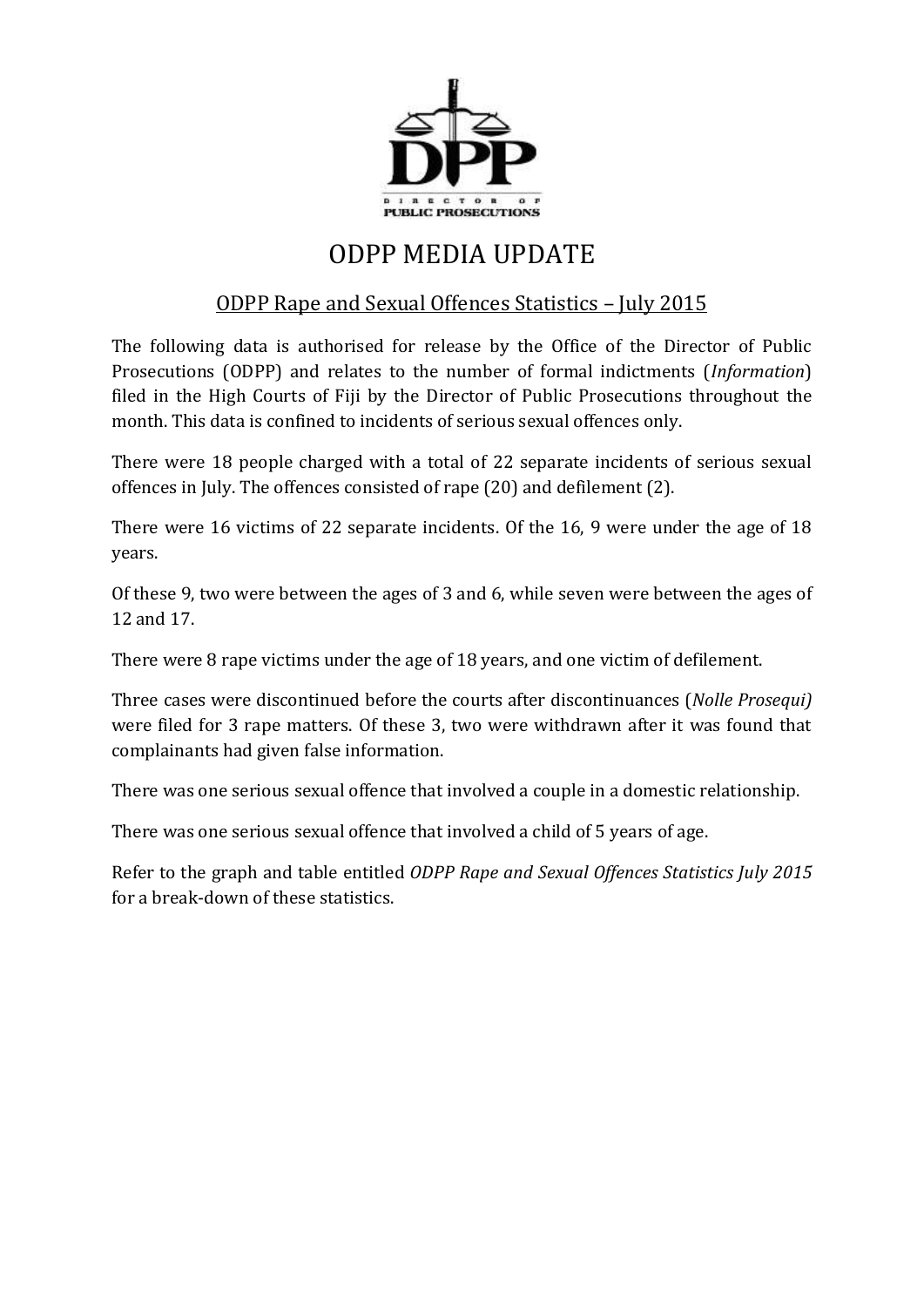

## **ODPP Rape and Sexual Offences Statistics July 2015**

|                                                                   | Rape             | <b>Attempted</b><br>Rape | Indecent<br><b>Assault</b> | <b>Defilement</b> | <b>Abduction of a person</b><br>under 18 years of age<br>with intent to have<br>carnal knowledge | <b>Total</b> |
|-------------------------------------------------------------------|------------------|--------------------------|----------------------------|-------------------|--------------------------------------------------------------------------------------------------|--------------|
| No. of Counts                                                     | 20               | $\boldsymbol{0}$         | $\boldsymbol{0}$           | $\overline{2}$    | $\boldsymbol{0}$                                                                                 | 22           |
| Total No. of<br><b>Victims</b>                                    | 15               | $\boldsymbol{0}$         | $\boldsymbol{0}$           | $\mathbf 1$       | $\boldsymbol{0}$                                                                                 | 16           |
| No. of Victims<br>under 18 years                                  | $\, 8$           | $\boldsymbol{0}$         | $\boldsymbol{0}$           | $\mathbf 1$       | $\boldsymbol{0}$                                                                                 | 9            |
| Total No. of<br><b>Accused Persons</b>                            | 16               | $\boldsymbol{0}$         | $\boldsymbol{0}$           | $\sqrt{2}$        | $\boldsymbol{0}$                                                                                 | 18           |
| No. of Accused<br>Persons under 18<br>years                       | $\boldsymbol{0}$ | $\boldsymbol{0}$         | $\boldsymbol{0}$           | $\boldsymbol{0}$  | $\boldsymbol{0}$                                                                                 | $\bf{0}$     |
| No. of Nolle<br>Prosequi filed                                    | 3                | $\boldsymbol{0}$         | $\boldsymbol{0}$           | $\boldsymbol{0}$  | $\boldsymbol{0}$                                                                                 | 3            |
| No. of counts<br>involving people<br>in domestic<br>relationships | $\mathbf{1}$     | $\boldsymbol{0}$         | $\boldsymbol{0}$           | $\boldsymbol{0}$  | $\boldsymbol{0}$                                                                                 | $\mathbf{1}$ |
| No. of False<br>Complaints                                        | $\sqrt{2}$       | $\boldsymbol{0}$         | $\boldsymbol{0}$           | $\boldsymbol{0}$  | $\boldsymbol{0}$                                                                                 | $\bf 2$      |
| <b>Source: ODPP Fiji</b>                                          |                  |                          |                            |                   |                                                                                                  |              |